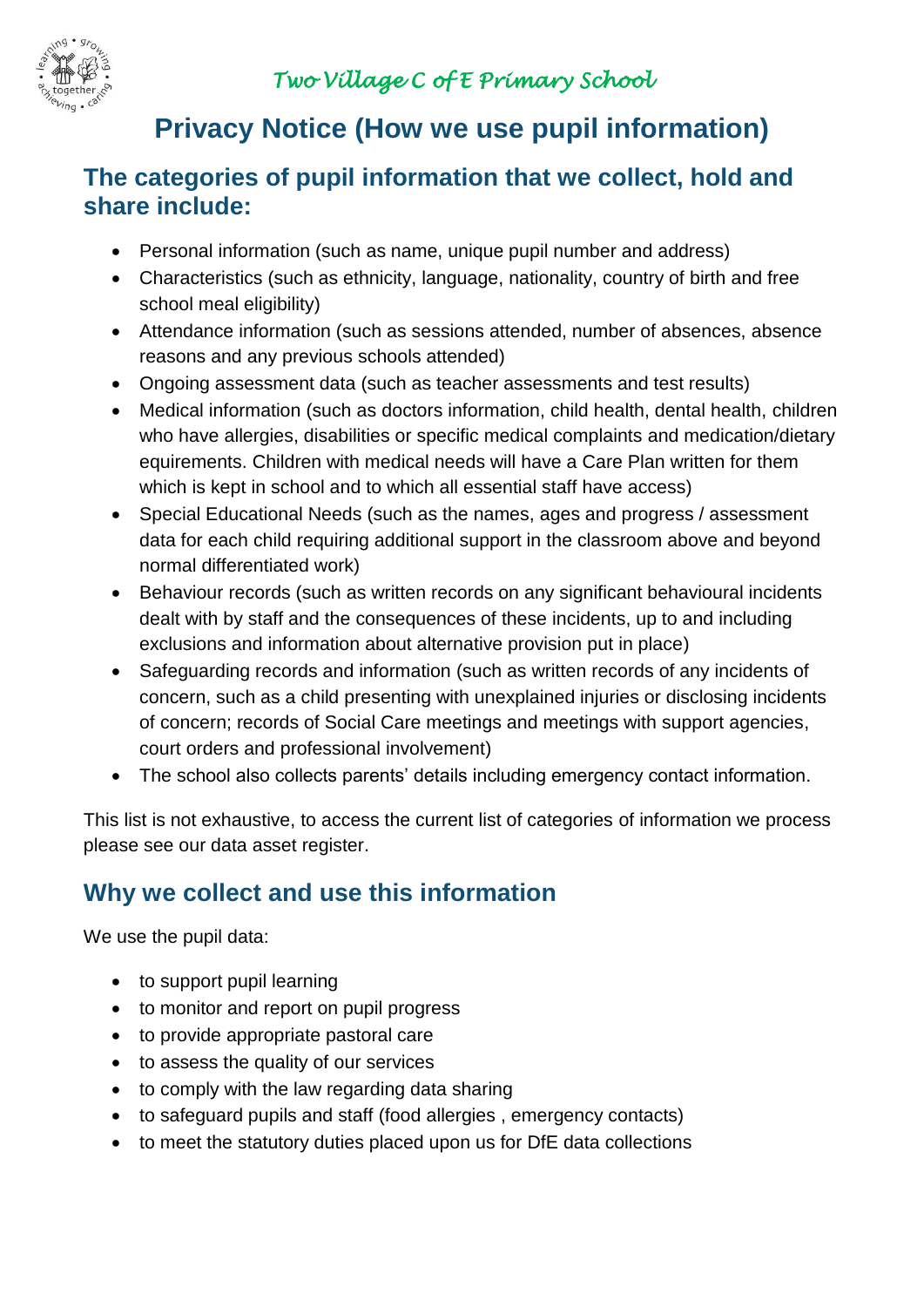## **The lawful basis on which we use this information**

#### *Purpose: Statutory Legal Duties*

#### *Legal Condition: Statutory Duty and Substantial Public Interest*

We collect and use pupil information under **EU GDPR Article 6**, whereby the data held is processed with the consent of the child's parents or legal guardians; in the interests of the child and in accordance with the legitimate interests and responsibilities of the school in carrying out its legal duties. **Under GDPR Article 9**, processing of personal data revealing racial or ethnic origin, political opinions, religious or philosophical beliefs, or trade union membership, and the processing of genetic data, biometric data for the purpose of uniquely identifying a natural person, data concerning health or data concerning a natural person's sex life or sexual orientation **shall be prohibited**. However, the school may process personal data such as a pupil's ethnicity, religion and medical needs where consent has been given by the child's parents or legal guardians. Parents have a stated right to withhold this information.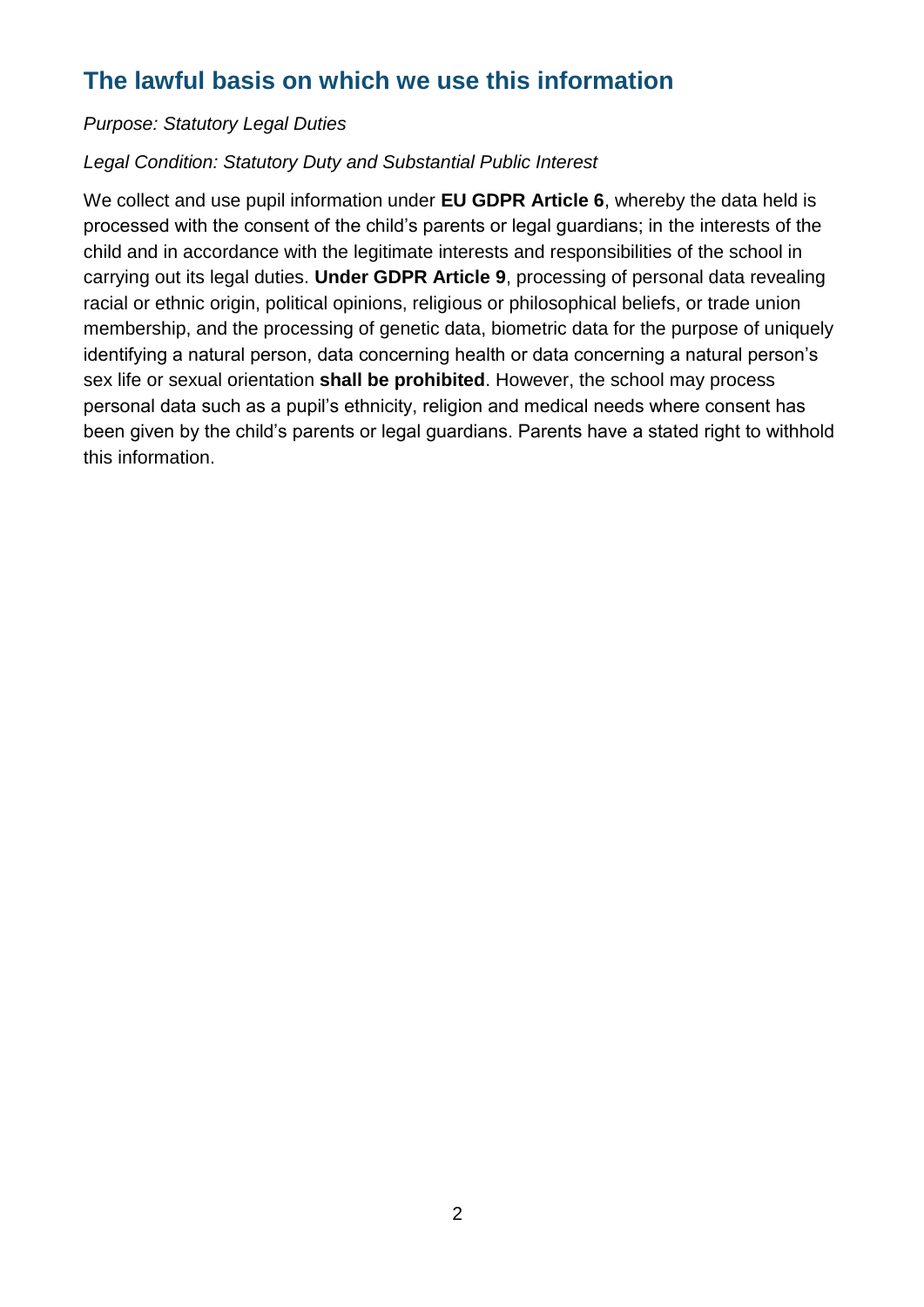# **Collecting pupil information**

Pupil data is essential for the school's operational use. Whilst the majority of pupil information you provide to us is mandatory, some of it is provided to us on a voluntary basis. In order to comply with the General Data Protection Regulation, we will inform you whether you are required to provide certain pupil information to us or if you have a choice in this.

The local authority or previous education settings provide us with the following categories of information: Basic Demographics, including unique ID, name, address, date of birth, gender, parental contact details, ethnicity, language, educational attainment & attendance.

### **Storing pupil data**

We hold data securely for the set amount of time shown in our data retention schedule. For more information on our data retention schedule and how we keep your data safe, please visit [www.twovillage.essex.sch.uk](http://www.twovillage.essex.sch.uk/)

### **Who we share pupil information with**

We routinely share pupil information with:

- schools that the pupils attend after leaving us
- our local authority
- the Department for Education (DfE)
- National Health Service, including school nurses

At times, we may also share information with –

- Social Care and statutory safeguarding agencies
- Non-statutory Support Agencies (with parental knowledge and consent)
- Police and other emergency services

#### **Why we share pupil information**

We do not share information about our pupils with anyone without consent unless the law and our policies allow us to do so.

We share pupils' data with the Department for Education (DfE) on a statutory basis. This data sharing underpins school funding and educational attainment policy and monitoring.

We are required to share information about our pupils with our local authority (LA) and the Department for Education (DfE) under section 3 of The Education (Information About Individual Pupils) (England) Regulations 2013.

All data is transferred securely and held by the DfE under a combination of software and hardware controld, which meet the current government security policy framework.